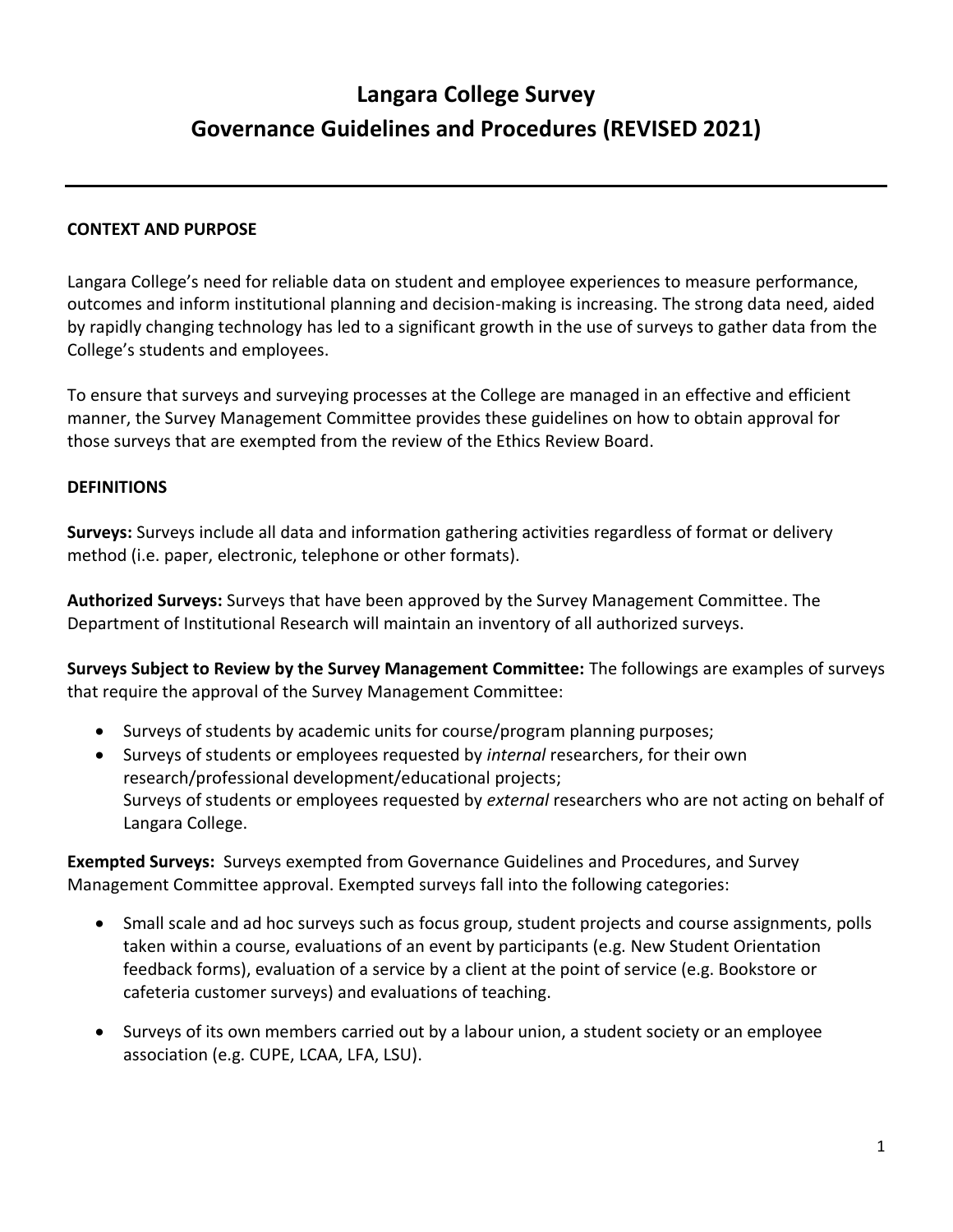- Surveys conducted by Langara College administration, and those undertaken by external organizations or agencies at the behest of the College. The following is a sample list of exempted surveys that the College regularly conducts and participates in:
	- B.C. Student Outcomes Surveys;
	- Canadian Bureau for International Education (CBIE) International Student Survey;
	- Surveys of students required by external regulatory bodies for program accreditation (e.g. Nursing Graduate Survey);
	- Library Instruction Surveys;
	- Co-Op Education Student Surveys;
	- Program and Service Reviews Surveys conducted by Academic Quality Assurance (AQA) ;
	- Surveys in Langara-funded research administered by Langara Scholarly Activity Steering Committee (SASC). *In case survey of students is needed, the research party should contact the Survey Management Committee regarding the intended survey population and timing so that the Committee and Institutional Research can coordinate the best timing with the least impact on students*;
	- Surveys undertaken by the Department of People and Culture such as: HR program review, performance evaluations, employee orientation, employee benefits, and employee engagement surveys;
	- Instructional evaluations conducted through the Division Chairs' Office;
	- Intra-department Surveys of employees.

Exemption shall extend only to the primary purpose of the survey, and related program and services review and development work. Any other secondary use of the survey data will be subject to review by the Langara Research Ethics Board (LREB).

**Exempted Survey Administrators:** Survey administrators exempted from the approval of the Survey Management Committee are those departments or groups and external agencies listed below. Exempted survey administrators should contact the Survey Management Committee Co-Chairs to coordinate the scheduling of their surveys in order to avoid timing conflicts with other surveys.

Institutional Research (IR) for all surveys of Langara students and employees, with the exception of the instances outlined below:

- External survey administrators that have been approved through purchasing/contract management (e.g. BC Council on Admissions & Transfer, BC Statistics, BC Ministry of Advanced Education Skills & Training);
- The Teaching and Curriculum Development Centre (TCDC) for surveys relating to program assessment and curriculum development;
- The Office of Academic Quality Assurance (AQA) for surveys related to program review;
- Academic Leadership: Deans or Division Chairs;
- The Langara Faculty Association (LFA), e.g. election of Academic Chairs;
- Communications & Marketing Department for marketing research, brand management, etc.;
- Continuing Studies for CS program marketing, evaluation and related business;
- People and Culture and its partner external bodies such as PBC, EAP.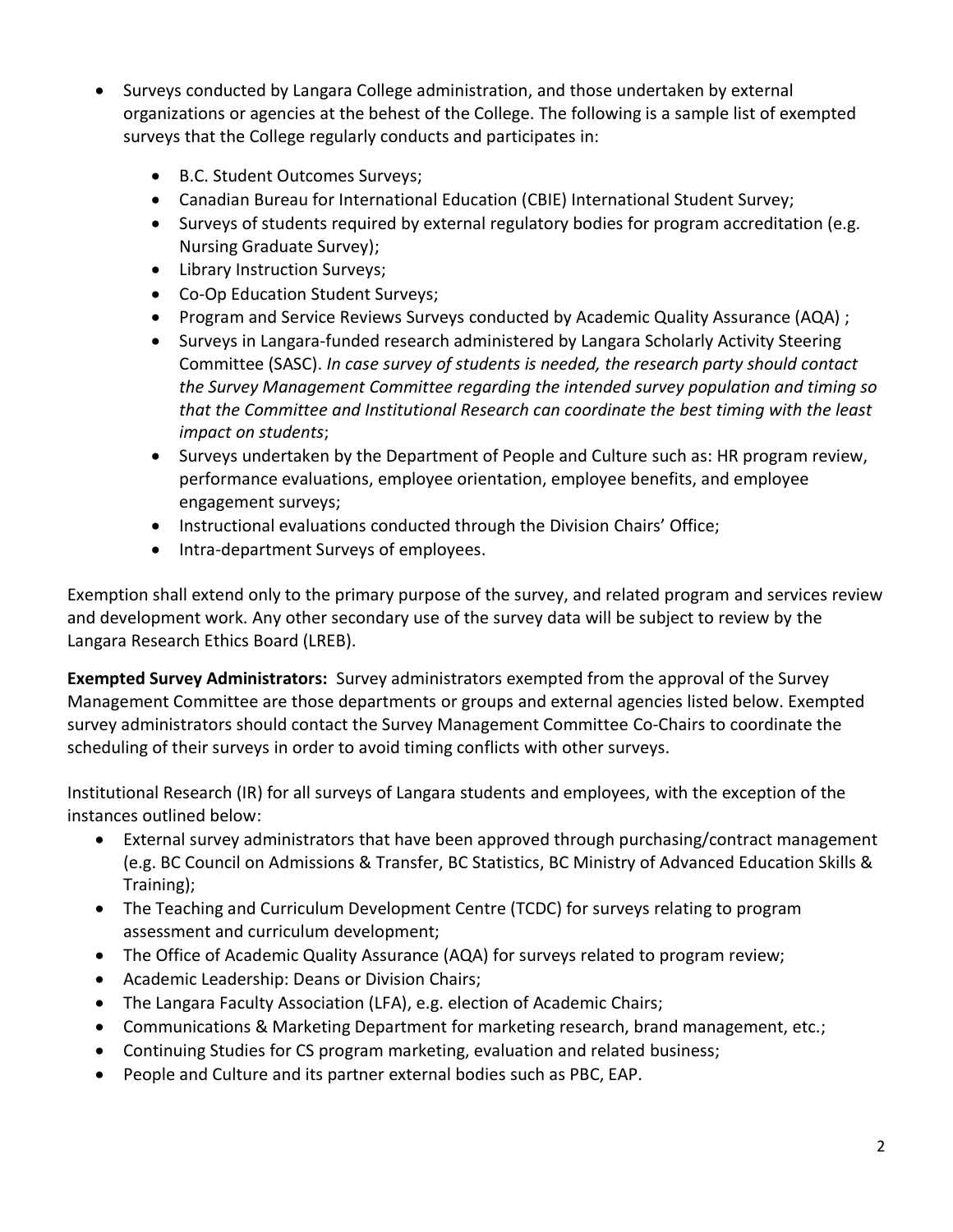## **ROLES AND RESPONSIBILITIES**

**The Survey Management Committee** manages the approval of surveys. Membership of the Survey Management Committee includes:

- Director, Institutional Research (Co-Chair);
- Manager, Records Management and Privacy (Co-Chair);
- Registrar, Registrar & Enrolment Services, or designate;
- Director, Academic Quality Assurance, or designate;
- One Division Chair representing all academic divisions;
- Chair, Langara Research Ethics Board (also represents Scholarly Activity Steering Committee);
- Director, Library & Learning Commons;
- One Continuing Studies representative;
- One representative of Communications & Marketing;
- One Information Technology representative as technical advisor.

The Co-Chairs, at their discretion, have the flexibility to add additional individuals on an ad hoc basis to handle specific surveys or survey-related matters. The Department of Institutional Research provides administrative and technical support for the Committee.

The Committee is responsible for the oversight, coordination, timing, and sample management of surveys. The Co-Chairs, on behalf of the Survey Management Committee, manage access to Langara's current online survey enterprise software. The Committee meets on an as-needed basis to review existing survey practices, develop survey schedules, determine survey priorities, and review survey requests.

# **SURVEY REQUEST PROCEDURE**

- A. An individual, department, a group, or faculty wishing to conduct a survey should first consider whether the planned survey requires the review of the Langara Research Ethics Board. In case of uncertainty, consult with one of the Co-Chairs of the Survey Management Committee to determine whether the proposed survey requires approval of the Committee relative to the relevant Langara policies [\(http://www.langara.bc.ca/about-langara/policies/\)](http://www.langara.bc.ca/about-langara/policies/) such as:
	- B3004. [Integrity in Research & Scholarship](https://langara.ca/about-langara/policies/pdf/B3004.pdf)
	- [B3005. Conflict of Interest Related to Research](https://langara.ca/about-langara/policies/pdf/B3005.pdf)
	- [B5007. Ethical Conduct for Research Involving Humans](https://langara.ca/about-langara/policies/pdf/B5007.pdf)
	- [Collective Agreements with labour unions](https://langara.sharepoint.com/sites/peopleandculture/SitePages/Policies-Guidelines-Terms-and-Agreements.aspx)

Except those approved through the Research Ethics Board and those exempted as listed above, all proposed surveys must be requested through the Co-Chairs of the Survey Management Committee who vet and approve surveys to ensure that they are for College business, meet Langara standards, and are scheduled in coordination with other survey activity.